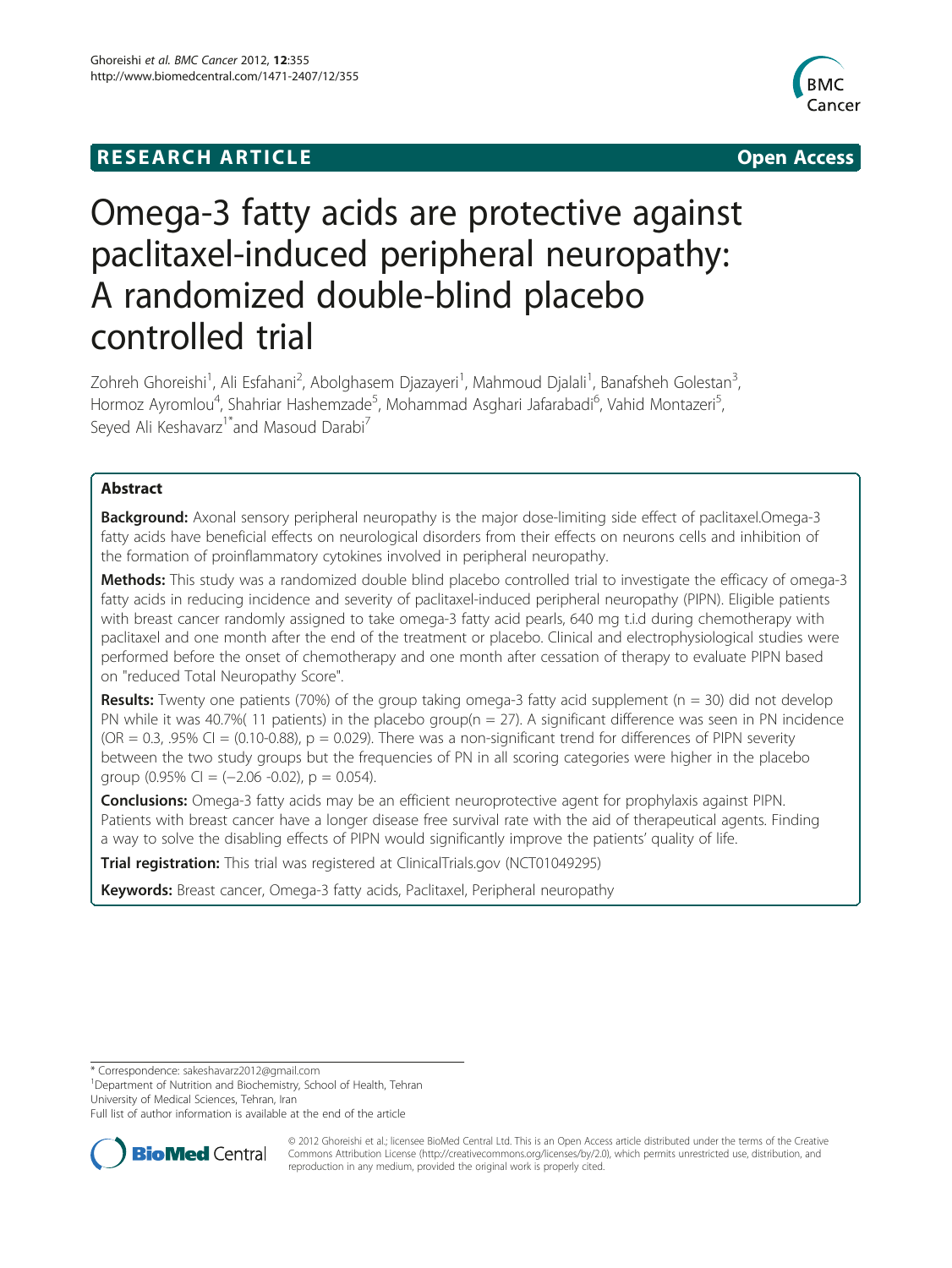# Background

Paclitaxel is one of the taxane-derived chemotherapeutic agents used for treatment of solid tumors including those of the breast, ovary, lung, and Kaposi's sarcoma. It was originated from the Pacific yew Taxus brevifolia. Paclitaxel is an antimicrotubular agent that polymerizes tubulin, resulting in formation of stabilized disordered microtubules without dynamic instability that holds up cell division [\[1,2](#page-6-0)].

Paclitaxel-induced peripheral neuropathy (PIPN) is the major dose-limiting side effect of paclitaxel [[2\]](#page-6-0). The precise pathology of PIPN is not fully understood. Paclitaxel induces an axonal sensory peripheral neuropathy (PN) as a result of aggregation of microtubules in axons and Schwann cells. It may also cause fiber demyelination in some severs cases [[1\]](#page-6-0).

Signs of paclitaxel neurotoxicity usually take three weeks to appear, mainly affecting the sensory, rather than motor or autonomic nervous systems. The most common symptoms of PIPN include numbness, tingling, paresthesias, and a burning pain in a stocking-glove distribution. The onset of symptoms is often in hands and feet simultaneously, and some patients complain of facial discomfort [[3,4\]](#page-6-0).

Omega-3 fatty acids eicosapentaenoic acid ( EPA) and docosahexaenoic acid (DHA) are polyunsaturated fatty acids(PUFAs) incorporated into the phospholipid membrane of cells including those of the central and peripheral nervous systems [\[5\]](#page-6-0). They have many beneficial effects in some psychiatric and neurodegenerative diseases. They determine the biophysical properties of neuronal membranes and regulate signal transduction by their effect on ion channels and receptor functions [\[6](#page-6-0)]. Moreover, the production of proinflammatory cytokines which induce neuropathy is attenuated by EPA and DHA, in particular DHA [[5](#page-6-0),[6](#page-6-0)]. DHA-induced myelinogenesis has been reported in the previous studies [[7\]](#page-6-0).

Most adverse effects associated with chemotherapy are ameliorated after cessation of the therapy, but PN maybe partly reversible or even irreversible in some patients and as such can significantly decrease the patients' quality of life. Taken together, we designed a randomized placebo-controlled trial to evaluate the possible effect of omega-3 fatty acid supplementation on PIPN in patients with breast cancer. To our knowledge, there have been no previous studies done to demonstrate the possible effects of omega-3 fatty acid supplementation on PIPN.

# Methods/design

# Trial design

This study was a randomized double blind placebocontrolled trial. Subjects were recruited for the study from April, 2010 to October 2011 from Sheiqorrais University Clinic. The study protocol was approved by

the ethical committee of Tehran University of Medical Sciences (No: 9683). Figure [1](#page-2-0) shows a summary of the study design.

# Patient selection

Eighty patients were enrolled in the study .Eleven patients were excluded before randomization, 6 patients did not meet the inclusion criteria and 5 patients declined to participate. Therefore, 69 patients were randomly allocated to receive omega-3 fatty acids  $(n = 35)$ or placebo ( $n = 34$ ). Four patients discontinued the study due to a critical health conditions and 8 patients were unwilling to continue after the first cycle of therapy (lost to follow up,  $n = 12$ ). So 57 female patients completed the study (Figure [1\)](#page-2-0). Inclusion criteria were: being female, age between 30 to 70 years, treatment with 4 courses of 175 mg/m<sup>2</sup> paclitaxel for a positive node breast cancer, satisfactory kidney and liver function, and WHO performance scores of 0 to 1. All factors which predisposed patients to PN including a medical history of prior chemotherapy treatment, pre-existing peripheral neuropathy due to diabetes mellitus, HIV, alcohol abuse, thyroid dysfunction and hereditary PN associated disorders, and taking any form of nutritional supplement (fish oil, vitamins and minerals) at least three months before enrollment were exclusion criteria. Written informed consent was obtained from all the patients before any intervention.

# Randomization and treatment

Eligible enrolled patients were randomly assigned to receive omega-3 fatty acid oral supplements as soft gelatin capsules (Mor DHA Mini I.Q. Minami Nutrition NV, Drie Eikenstraat 661,2650 Edegem, Belgium) at a dose of 640 mg (54% DHA, 10% EPA) three times a day during chemotherapy with paclitaxel and one month after the end of therapy or placebo of Sun flower soft gelatin capsules, (Dana Pharma, Tabriz, Iran) that were similar in appearance to omega-3 fatty acid soft gelatin capsules and similarly administered. All patients treated with paclitaxel (Ebetaxel<sup>®</sup>,Ebewe Pharmaceutical Company, Austria), at a dose of  $175 \text{ mg/m}^2$  given over a 3-hour infusion every three weeks for 4 cycles.

The randomization plan was based on a permuted block randomization. Sealed closed envelopes containing random codes (A or B) were used to assign subjects to either the intervention group or the control group. The allocation of patients was only known to the randomization coordinator of the study.

# Follow up

# Primary outcome measures

All the study patients were evaluated both pre-chemotherapy and one month after the end of chemotherapy by the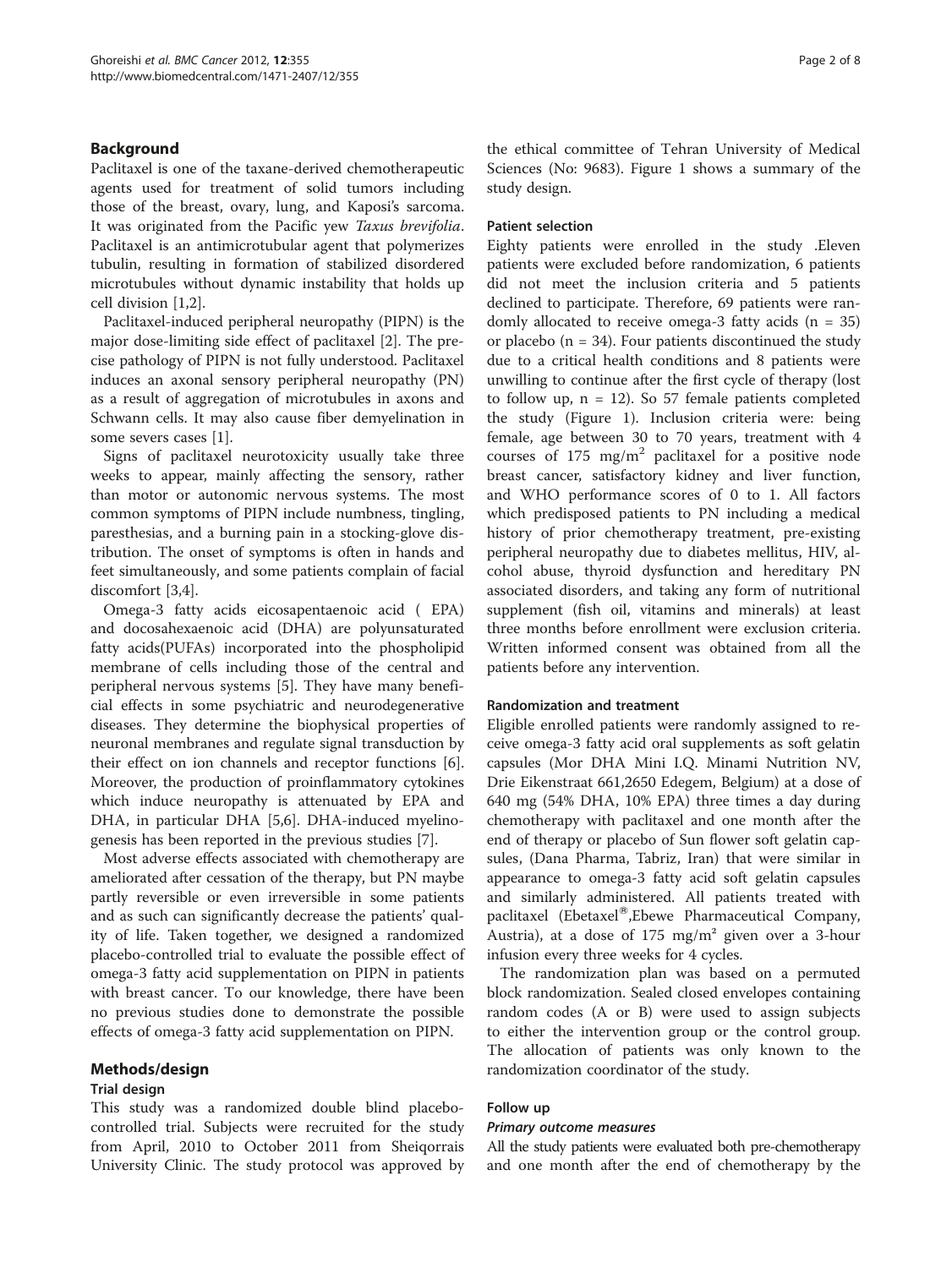<span id="page-2-0"></span>

same neurologist who carried out both clinical examination and electrophysiologic studies and the patients'allocation to study groups was concealed to him. Reduced Total Neuropathy Score (rTNS) was used to evaluate the existence and severity of PIPN in patients as the primary outcome measures. rTNS consists of subjective sensory symptoms, pin sensibility, deep tendon reflexes, and nerve conduction studies of sural and peroneal nerves, ranging from 0–28 points. Any changes in parameters under evaluation in the tests were given a score from 0 to 4 (depending on the measured severity). By adding these seven scores together an "rTNS" score from 0 to 28 was obtained for each patient. The severity of PIPN then was graded as follows: mild (total score 1–10), moderate (total score 11-19); and severe (total score 20–28). rTNS can be easily applied in clinical settings [\[8\]](#page-6-0). rTNS included all the TNS items except those for motor symptoms, autonomic symptoms, and quantitative sensory testing of the vibration threshold [[8\]](#page-6-0). These three items were excluded based on the following: 1) probability of occurrences with paclitaxel chemotherapy [[3](#page-6-0),[4](#page-6-0),[9](#page-6-0)], and 2) the availability of the necessary device for the examination.

# Secondary outcome measures Nerve conduction study

Nerve conduction studies were conducted unilaterally (right side), using a Nicolet/ VIASYS Viking Quest EMG Machine based on standard methods [[10\]](#page-6-0). Distal motor latency (DML), peak to baseline amplitude of compound muscle action potential (a-CMAP), and motor conduction velocity were measured for tibial, peroneal, and ulnar nerves as the motor conduction assessment. Sensory nerve conduction of sural and ulnar nerves was evaluated with peak-to-peak amplitude measurement of sensory action potentials (a-SAP) and sensory conduction velocity (antidromic technique).

# Serum levels of omega-3 fatty acids

Concentrations of EPA and DHA in serum phospholipids were measured by gas liquid chromatography using the method described by Noori M and his colleagues [\[11](#page-6-0)].

# Statistical analysis

Data were summarized using mean (SD) and frequency (percent) for quantitative and qualitative variables respectively.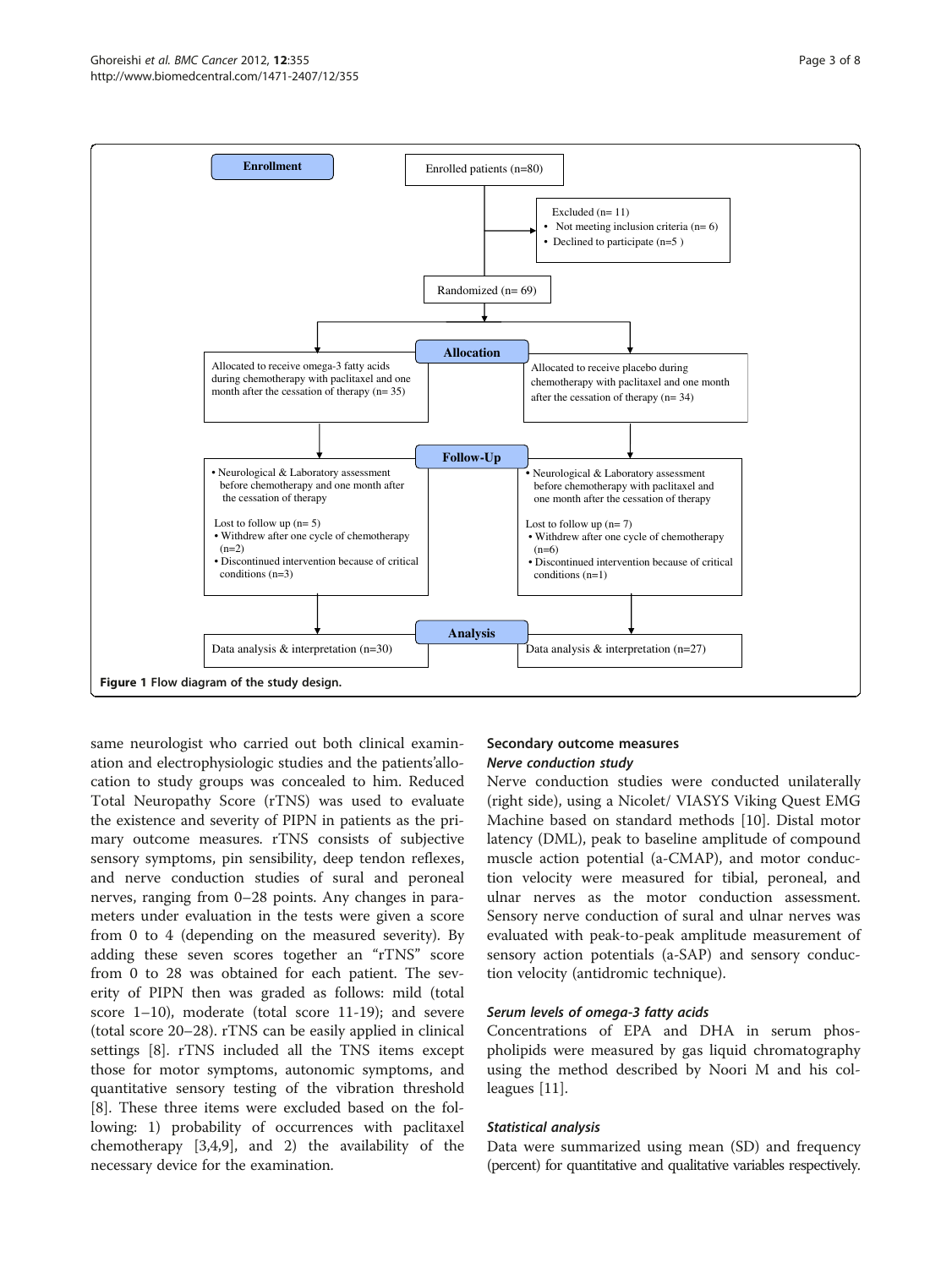Analysis of covariance was used to determine the differences of nerve conduction measurements and the serum phospholipids concentrations of omega-3 fatty acids between the two study groups, adjusting baseline measurements. To investigate the difference of PN incidence between the omega-3 supplemented group and the control group, logistic regression performed to estimate the odds ratio. Ordinal regression analysis was used to compare the severity of PN between the two study groups. All tests were two-sided and significance level was set at 0.05. Statistical power of the study was considered as 80% [[12\]](#page-6-0). Analysis was done using spss software, (spss Inc., Chicago, IL).

#### Sample size

Sample size was determined based on primary information obtained from the study by Okuda et. al [[13](#page-6-0)] for vibratory perception threshold(VPT): By considering  $α = 0.05$  and a power of 80%, the sample size was computed as 23.24 ( $\approx$ 24) per group [[12](#page-6-0)]. This number was increased to 28 per group to accommodate the anticipated 20% dropout rate, although more patients were enrolled.

# Results

Fifty seven female breast cancer patients were randomly assigned to either the omega-3 supplemented group  $(n = 30)$  or the placebo group  $(n = 27)$ . From now on we pointed out the omega-3 supplemented group as group I and the placebo group as group II. The mean age of group I was  $46.19 \pm 9.76$  and it was  $45.70 \pm 12.00$  for group II. There was no statistical significant difference between the two groups according to age ( $P = 0.86$ ). The means of body mass index (BMI) for the omega-3 supplemented group and the control group were 45.99 ± 9.01 and  $44.14 \pm 8.89$  respectively, without statistical differences ( $p = 0.43$ ). All the patients treated with 4 courses of  $175 \text{ mg/m}^2$  paclitaxel for a positive node breast cancer. They all had a satisfactory kidney and liver function, and WHO performance scores of 0 to 1.

#### Peripheral neuropathy

The "reduced Total Neuropathy Score (rTNS)" of the 30 patients in group I was as follows: 21 patients (70%) did not develop PN and 9 patients (30%) manifested some grade of neurotoxicity: Four patients (13.3%) developed mild PN; five patients (16.7%) developed moderate PN and sever PN was not observed in this group of study subjects (Table [1](#page-4-0)).

In group II, PN was not revealed in 11 patients (40.7%), while 10 patients (37%) developed mild PN and 5 patients (18.5%) developed moderate PN. Also, severe neuropathy was seen in one patient (3.7%) (Table [1](#page-4-0)). A significant difference was observed between the omega-3 supplemented group and the placebo group in PN incidence (OR =  $0.3$ , .95% CI =  $(0.10-0.88)$ , p = 0.029). So group I had 70% lower risk of PN incidence. The number needed to treat (NNT) to prevent one PN event was 3. In addition, there were not statistically significant differences in severity of PN between these two groups  $(B = -1.02, .95\% \text{ CI} = (-2.06 - 0.02), p = 0.054).$ 

#### Nerve conduction study parameters

Using analysis of covariance adjusting baseline measurements to determine the differences of quantitative values between two study groups, a significant difference of sural a-SAP was observed between the omega-3 supplemented group and the control  $(p = 0.015)$  with a sharp decrease of sural a-SAP in the placebo group. The other differences of NCS parameters did not reach statistical significance (Table [2](#page-4-0) and [3](#page-5-0)).

# Serum levels of omega-3 fatty acids

Serum phospholipid concentrations of EPA and DHA were significantly different between the omega-3 supplemented group and the placebo group ( $P = 0.005$  and  $P =$ 0.001 respectively): in the omega-3 supplemented group, EPA concentrations increased from  $0.53 \pm 0.32$  at the baseline to  $0.61 \pm 0.37$  at the end of the intervention and DHA concentrations changed from  $0.64 \pm 48$  at the baseline to  $1.05 \pm 0.79$  after the cessation of supplementation with omega-3 fatty acids. In the placebo group, measured changes were  $0.63 \pm 0.39$  to  $0.59 \pm 0.41$  for EPA and  $0.71 \pm 0.54$  to  $0.63 \pm 0.33$  for DHA serum levels, respectively. No statistically significant differences were observed between the two study groups in incidence and severity of the PIPN according to the changes of serum DHA and EPA levels.

# **Discussion**

Cumulative neurotoxicity along with axonal disorders are common in PIPN [[3\]](#page-6-0). The cellular microtubules of malignant cells and axons of peripheral nerves are the targets of paclitaxel and it inhibits tubulin depolymerization [[4](#page-6-0)]. It was estimated that 60%-70% of patients who received this chemotherapeutic agent developed dose-dependent neurotoxicity [[4,](#page-6-0)[14\]](#page-7-0).

The aim of the current double-blind placebo-controlled trial was to trace the efficacy of omega-3 fatty acids (mainly DHA), in prophylaxis against paclitaxel induced neurotoxicity. To do this, eligible patients with node positive breast cancer undergoing chemotherapy with paclitaxel were randomly assigned to take oral supplements of omega-3 fatty acids or a placebo during the course of their therapy cycles and one month after the end of chemotherapy.

There was a significant difference in PIPN incidence between the two study groups so that 70% of patients taking omega-3 fatty acid supplements did not develop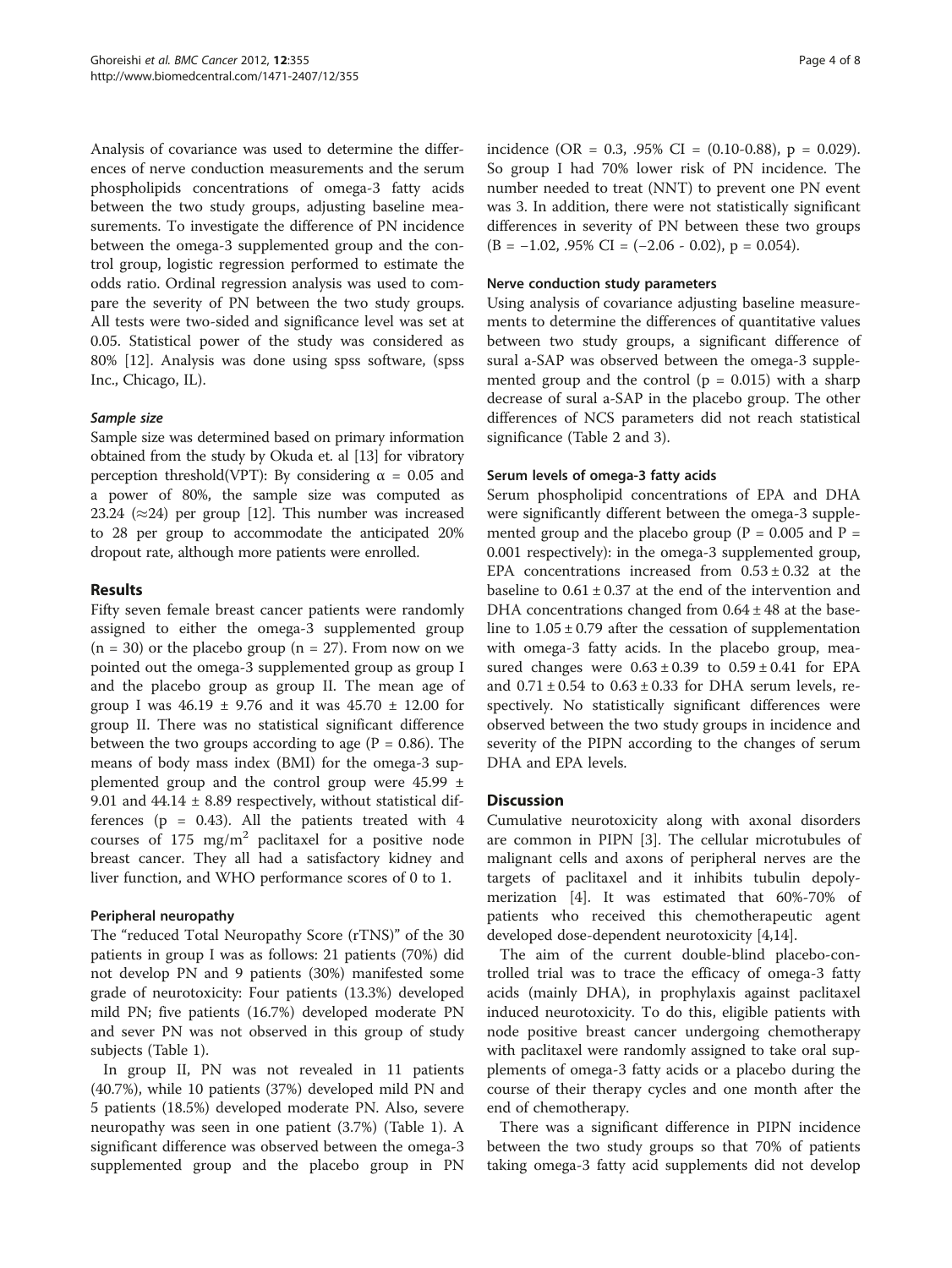|                             | Peripheral neuropathy |             |          |            |          |
|-----------------------------|-----------------------|-------------|----------|------------|----------|
|                             | Normal                | Mild        | Moderate | Severe     | Total    |
| Omega- 3 supplemented group | 21(70%)               | $4(13.3\%)$ | 5(16.7%) | 0%         | 30(100%) |
| Placebo received group      | 11(40.7%)             | 10(37%)     | 5(18.5%) | $1(3.7\%)$ | 27(100%) |

#### <span id="page-4-0"></span>Table 1 Paclitaxel-induced peripheral neuropathy in the study groups

A significant difference in PN incidence (OR =  $0.3$ , .95% CI =  $(0.10 - 0.88)$ , p = 0.029). No significant difference in severity of PN (B = -1.02, .95% CI = (-2.06 - 0.02), p = 0.054).

PN while incidence was 40.7% in the placebo group. It seems that omega-3 fatty acids, in particular DHA, had neuroprotective effects and that they decreased the paclitaxel-associated neurotoxicity considerably. Our results are in accordance with previous studies that have investigated the efficacy of these fatty acids in diabetic neuropathy. They showed that omega-3 fatty acids could attenuate the severity of neuropathy in patients with type 2 diabetes mellitus [[13](#page-6-0),[15](#page-7-0)]. They also prevented the lowering of nerve conduction velocity in the sciatic nerve of diabetic rats by improving the activity of  $Na+ / K + ATP$ ase [[16\]](#page-7-0). There was a considerable trend that did not reach significance for the differences of PIPN severity between group I and II, while the frequencies of PN were higher in the placebo group almost in

|  |  |  |  |  | Table 2 Motor nerve conduction measurements |
|--|--|--|--|--|---------------------------------------------|
|--|--|--|--|--|---------------------------------------------|

all scoring categories (Table 1) and severe neuropathy was not seen in the omega-3 supplemented group.

Neurophysiologic studies improve the accuracy and precision of peripheral neuropathy evaluation and help to identify patients at risk of peripheral neuropathy even before the onset of clinical symptoms [[4,](#page-6-0)[17\]](#page-7-0). rTNS is a composite scale used to assess the incidence and severity of PIPN that can be easily used in the research and clinical centers [[8\]](#page-6-0). Generally, rTNS is well correlated with the oncologic toxicity scales including National Cancer Institute- Common Toxicity Criteria (NCI-CTS), Eastern Cooperative Oncology Group (ECOG), Ajani, and the extended TNS version with these additional parameters: motor symptoms, autonomic symptoms and quantitative sensory testing (QST) [[8](#page-6-0)].

|                | group   | Pre-chemotherapy | Post-chemotherapy <sup>*</sup> | $p$ -value $#$ |
|----------------|---------|------------------|--------------------------------|----------------|
| Tibial nerve   |         |                  |                                |                |
| DML(ms)        | Omega 3 | 16.53 (1.95)     | 17.59 (2.21)                   | .870           |
|                | Placebo | 17.00 (2.16)     | 17.80 (3.10)                   |                |
| a-CMAP(mV)     | Omega 3 | 10.00 (5.18)     | 11.18 (6.35)                   | .149           |
|                | Placebo | 11.38 (6.08)     | 10.68 (5.80)                   |                |
| MCV(m/s)       | Omega 3 | 46.38 (3.67)     | 45.16 (4.24)                   | .359           |
|                | Placebo | 46.24 (5.08)     | 46.03 (6.65)                   |                |
| Peroneal nerve |         |                  |                                |                |
| DML(ms)        | Omega 3 | 14.16 (1.80)     | 14.97 (2.53)                   | .209           |
|                | Placebo | 14.85 (3.18)     | 14.91 (2.37)                   |                |
| a-CMAP(mV)     | Omega 3 | 6.20(6.68)       | 4.43 (3.26)                    | .549           |
|                | Placebo | 5.51(3.41)       | 3.83(3.15)                     |                |
| MCV(m/s)       | Omega 3 | 46.13 (3.32)     | 45.87 (4.75)                   | .106           |
|                | Placebo | 46.46 (5.24)     | 42.38 (9.90)                   |                |
| Ulnar nerve    |         |                  |                                |                |
| DML(ms)        | Omega 3 | 9.48 (.74)       | 9.67(.86)                      | .439           |
|                | Placebo | 9.67 (.98)       | 9.60 (1.29)                    |                |
| a-CMAP(mV)     | Omega 3 | 17.29 (12.95)    | 14.25 (3.79)                   | .256           |
|                | Placebo | 13.80 (3.53)     | 13.29 (4.73)                   |                |
| MCV(m/s)       | Omega 3 | 57.30 (5.18)     | 55.82 (6.35)                   | .706           |
|                | Placebo | 55.80 (4.90)     | 53.19 (7.29)                   |                |

DML, distal motor latency; a-CMAP, amplitude of compound muscle action potential; MCV, motor conduction velocity.

\* One month after the cessation of chemotherapy.

 $# p$  value is reported based on the analysis of covariance.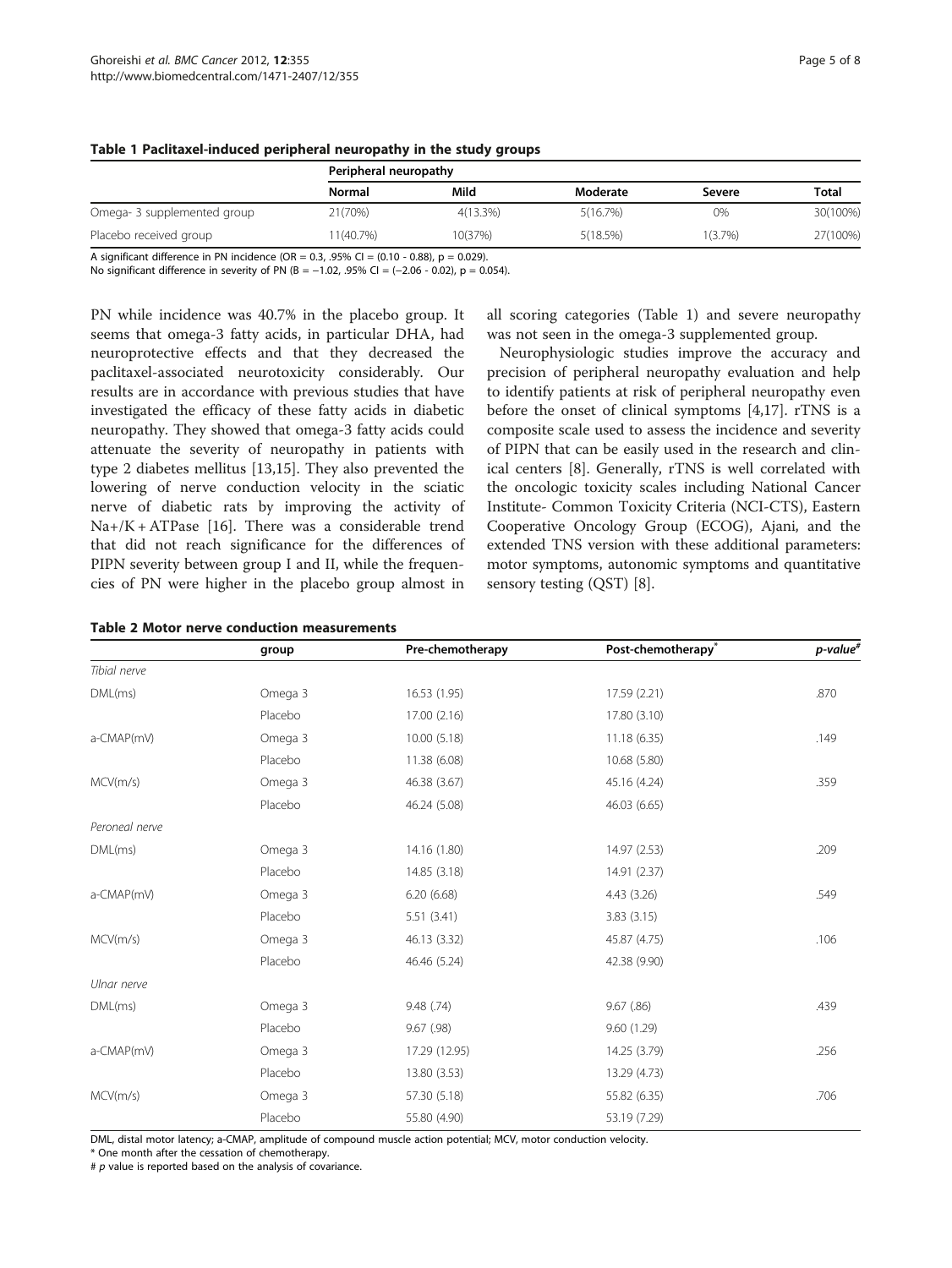|                | Group   | Pre-chemotherapy | Post-chemotherapy <sup>®</sup> | $p$ -value $#$ |
|----------------|---------|------------------|--------------------------------|----------------|
| Sural nerve    |         |                  |                                |                |
| $a-SAP(\mu V)$ | Omega 3 | 13.27 (5.02)     | 13.33 (5.91)                   | .015           |
|                | Placebo | 13.70 (7.46)     | 9.74(5.96)                     |                |
| SCV(m/s)       | Omega 3 | 54.35 (7.13)     | 54.79 (8.35)                   | .514           |
|                | Placebo | 53.50 (6.79)     | 52.52 (8.05)                   |                |
| Ulnar nerve    |         |                  |                                |                |
| $a-SAP(uV)$    | Omega 3 | 34.23 (14.85)    | 24.53 (13.95)                  | .454           |
|                | Placebo | 31.15 (14.02)    | 21.53 (13.70)                  |                |
| SCV(m/s)       | Omega 3 | 57.30 (5.18)     | 55.82 (6.35)                   | .212           |
|                | Placebo | 55.80 (4.90)     | 53.19 (7.29)                   |                |

<span id="page-5-0"></span>Table 3 Sensory nerve conduction measurements

a-SAP, sensory action potential amplitude; SCV, sensory conduction velocity.

\* One month after the cessation of chemotherapy.

 $# p$  value is reported based on the analysis of covariance.

PIPN is associated with a decrease of a-SAP without significant changes of nerve conduction velocity as it was seen in this study and these changes are indicators of axonal dysfunction rather than myelin disorders [\[4](#page-6-0)]. In the current study, a considerable difference was observed in sural nerve a-SAP between the two groups with a sharp decrease in the placebo group. Argyriou et al. [[18](#page-7-0)], evaluated the role of clinical and NCS measurements to predict the outcomes of CIPN. They found that only the decrease of the sural a-SAP was associated with the worse neurological outcomes. Our results showed that omega-3 fatty acids prevented the significant decrease of sural nerve a-SAP in group I that it may be related to their ability of PIPN reduction in this group.

Previous studies have shown that there are no known pharmacologic agents to prevent or to cure PN in cancer patients. In recent years, the efficacy of some vitamins and minerals, amino acids, cytokines, carnitines, antidepressants and anticonvulsants have been tested [\[19](#page-7-0)]. Vitamin E, acetyl-L carnitine, and glutamine are among the oral supplements which have been studied to prevent or attenuate PIPN, but they were not evaluated in large randomized placebo-controlled trials or they had little success in this regard [[19\]](#page-7-0). An ideal neuroprotective agent for prophylaxis against PIPC should be safe for the patients without reducing the efficacy of the therapy, DHA may be the answer.

Growing evidences have demonstrated the positive influences of omega-3 fatty acids in the prevention of a wide range of psychiatric, arrhythmic, and neurological disorders such as Alzheimer's and Parkinson's diseases, major depression. schizophrenia and dementia. Omega-3 fatty acids are a branch of long chain polyunsaturated fatty acids, originated from marine and plant sources. By incorporating into the neuronal cell membrane

phospholipids, they influence critical membraneassociated functions like signal transduction, ion channel dependent transportations (via voltage-dependent sodium channels and L-type calcium channels), receptors physiological properties, and neurotransmission [[6](#page-6-0),[20](#page-7-0)]. In addition to their direct effect on neuropathic pain, omega-3 fatty acids inhibit the production of proinflammatory cytokines associated with neuropathic pain (i.e., IL-1β, IL-6, and TNF-α) [\[5](#page-6-0)], and the role of DHA in myelogenesis has been documented in the previous studies [\[6,7](#page-6-0)[,20](#page-7-0)]. Lauretania F et.al, have shown that DHA was an effective agent that improved axonal degeneration in the patients [[20](#page-7-0)]. In another study accomplished by Ward R et.al, DHA had a significant neuroprotective role in the axonal damage due to spinal cord injury [[21\]](#page-7-0). With respect to DHA, it was conjugated with paclitaxel to form DHA-paclitaxel, a taxane-fatty acid conjugate with intratumoral activation. DHA-paclitaxel was more efficient treating cancer and caused significantly less toxicity over existing paclitaxel [\[22](#page-7-0)]. In addition, neurotoxicity may be prevented by cox-2 inhibition [\[23](#page-7-0)] and omega-3 fatty acids inhibit the generation of cox-2 mRNA [\[24](#page-7-0)].

US Food and Drug Administration (FDA) has recommended that a total maximum dose of 3 grams per day of DHA and EPA omega-3 fatty acids can be safely consumed [[25\]](#page-7-0). In this study, the total dose of omega-3 fatty acids administered was 1244.1 mg per day (640 mg: 54% DHA, 10% EPA, three times a day) which was far below the maximum daily allowance of omega-3 fatty acids consumption for more caution. Although in a number of placebo-controlled prospective trials no considerable adverse effects were reported of omega-3 fatty acids, to prevent patients from experiencing nausea and gastrointestinal disturbances, they were advised to take fish oil pearls with meals and to keep them in a freezer [\[25](#page-7-0)]. There was a dramatic increase of serum concentrations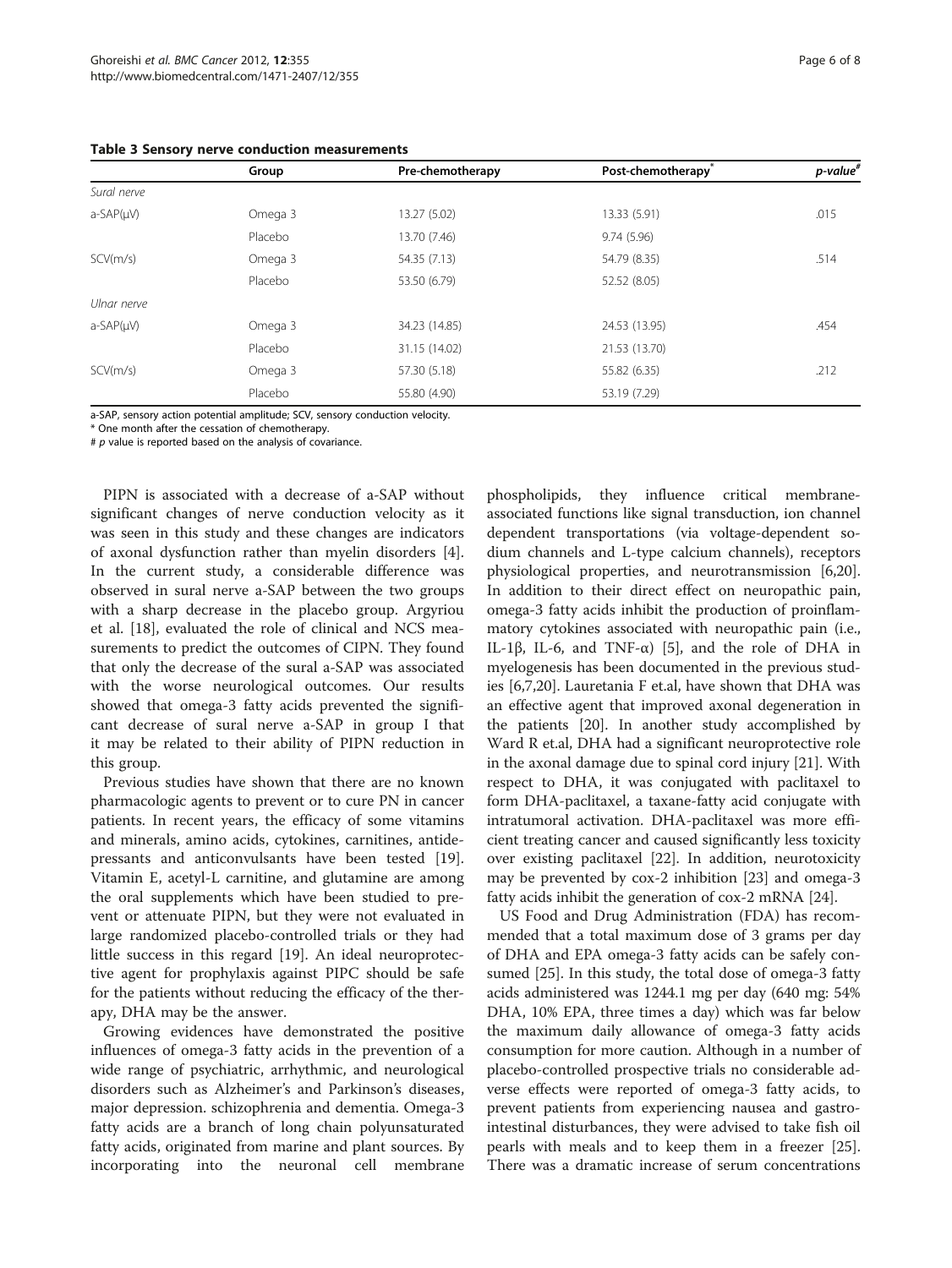<span id="page-6-0"></span>of EPA & DHA in the group taking omega-3 fatty acid supplements and a significant difference was observed between two the study groups in terms of this issue, which could be an indicator of participant compliance.

#### Conclusions

Although the survival rate of breast cancer patients improved by significant advances in treatment strategies, disabling and dose-limiting peripheral neuropathy due to chemotherapy with paclitaxel decreases the patients' quality of life and sometimes forces the oncologist to change or even end the treatment [[18](#page-7-0)]. No standard therapeutic agent exists for the prevention or treatment of chemotherapy-induced neuropathy [\[19](#page-7-0)]. Thus, finding a novel neuroprotective agent seems to be critical. Omega-3 fatty acids were efficient for prophylaxis against PIPN in this study. According to our knowledge, this is the first time that the efficacy of omega-3 fatty acids has been assessed for their ability to reduce incidence and severity of PIPN.

There were some limitations in the design of this double-blind placebo-controlled randomized trial. The lack of long term follow up of outcomes measured was a potential limitation of the study. In addition, Sun flower soft gelatin capsules used as placebo had no fishy taste, and the psychological status of the patients was not evaluated in this study although it may has been affected by omega-3 fatty acids. Relatively small sample size was another possible limitation of the current trial.

Polymorphisms of corresponding cytochrome P-450 enzymes could influence the paclitaxel clearance and drug-related side effects [[17](#page-7-0)]. Therefore, genotyping could help to identify those cancer patients who are at risk of developing neurotoxicity so that they may be advised to take neuroprotectant supplements before the onset of painful and disabling PIPN. The effectiveness of omega-3 fatty acids supplementation for neuroprotection of patients with breast cancer treated with paclitaxel is supported by results from the present study. Another double-blind placebo-controlled randomized clinical trial with larger sample size is needed to confirm these findings.

#### Abbreviations

PIPN: Paclitaxel-induced peripheral neuropathy; PN: Peripheral neuropathy; EPA: Eicosapentaenoic acid; DHA: Docosahexaenoic acid; PUFAs: Polyunsaturated fatty acids; rTNS: Reduced total neuropathy score; DML: Distal motor latency; a-CMAP: Compound muscle action potential amplitude; a-SAP: Sensory action potential amplitude; NCI-CTC: National cancer institute-common toxicity criteria; ECOG: European cooperative

oncology group; QST: Quantitative sensory testing.

#### Competing interests

The authors declare that they have no competing interests.

#### Authors' contributions

Zohreh Ghoreishi participated in the study design and coordinations and helped to prepare the draft of the manuscript and interpreting of the results,

Ali Esfahani was the oncologist contributor of the study and helped to recruitment of the eligible patients and implementation the chemotherapy and intervention for the study subjects, Abolghasem Djazayeri participated in the study design, Mahmoud Djalali participated in the laboratory testing, Banafsheh Golestan participated in the study design from the statistical view of point, Hormoz Ayromlou performed the clinical and electrophysiological examinations, Shahriar Hashemzade and Vahid Montazeri participated in the recruitment of the eligible patients, Mahammad Asghari Jafarabadi, helped to analyze data and preparing tables and figures. Seyed ali Keshavarz participated in the study design, interpreting the results and he also helped to draft the manuscript. Masoud Darabi helped to set up the measuring the serum concentrations of omega-3 fatty acids.

#### Acknowledgments

The authors are grateful to Joe Wyckmans, Minami Nutrition, for his kind help to provide omega-3 fatty acid pearls. We also thank Dana Pharma that provided us with placebo pearls. Maqsoud Shaker and Amir Mahdizadeh Haghighi are appreciated for their help in performing gas liquid chromatography.

#### Author details

<sup>1</sup>Department of Nutrition and Biochemistry, School of Health, Tehran University of Medical Sciences, Tehran, Iran. <sup>2</sup> Hematology and Oncology Research Center, Tabriz University of Medical Sciences, Tabriz, Iran. <sup>3</sup>Department of Epidemiology and Biostatistics, Tehran University of Medical Sciences, Tehran, Iran. <sup>4</sup>Neurology Research Center, Tabriz University of Medical Sciences, Tabriz, Iran. <sup>5</sup>Department of General Surgery, School of Medicine, Tabriz University of Medical Sciences, Tabriz, Iran. <sup>6</sup>Tabriz Health Services Management research Center and Department of Statistics and Epidemiology, Faculty of Health and Nutrition, Tabriz University of Medical sciences, Tabriz, Iran. <sup>7</sup> Department of Biochemistry, School of Medicine Tabriz University of Medical sciences, Tabriz, Iran.

#### Received: 17 March 2012 Accepted: 3 August 2012 Published: 15 August 2012

#### References

- Hagiwara H, Sunada Y: Mechanism of taxane neurotoxicity. Breast Cancer 2004, 11(1):82–85.
- 2. Chaudhry V, Rowinsky EK, Sartorius SE, Donehower RC, Cornblath DR: Peripheral neuropathy from taxol and cisplatin combination chemotherapy: clinical and electrophysiological studies. Ann Neurol 1994, 35(3):304–311.
- 3. Kuroi K, Shimozuma K: Neurotoxicity of taxanes: symptoms and quality of life assessment. Breast Cancer 2004, 11(1):92–99.
- 4. Stillman M, Cata JP: Management of chemotherapy-induced peripheral neuropathy. Curr Pain Headache Rep 2006, 10(4):279–287.
- 5. Shapiro H: Could n-3 polyunsaturated fatty acids reduce pathological pain by direct actions on the nervous system? Prostaglandins Leukot Essent Fatty Acids 2003, 68(3):219–224.
- 6. Mazza M, Pomponi M, Janiri L, Bria P, Mazza S: Omega-3 fatty acids and antioxidants in neurological and psychiatric diseases: an overview. Prog Neuropsychopharmacol Biol Psychiatry 2007, 31(1):12-26. Epub 2006 Aug 28.
- 7. Coste TC, Gerbi A, Vague P, Pieroni G, Raccah D: Neuroprotective effect of docosahexaenoic acid-enriched phospholipids in experimental diabetic neuropathy. Am Diabetes Assoc 2003, 52:2578.
- 8. Cavaletti G, Bogliun G, Marzorati L, Zincone A, Piatti M, Colombo N, Parma G, Lissoni A, Fei F, Cundari S, et al: Grading of chemotherapyinduced peripheral neurotoxicity using the Total Neuropathy Scale. Neurology 2003, 61(9):1297–1300.
- 9. Ocean AJ, Vahdat LT: Chemotherapy-induced peripheral neuropathy: pathogenesis and emerging therapies. Support Care Cancer 2004, 12(9):619–625.
- 10. Kimura J: Electrodiagnosis in diseases of nerve and muscle, principles and practice. 3rd edition.: Oxford University Press; 2001.
- 11. Noori M, Darabi M, Rahimipour A, Rahbani M, Abadi NA, Darabi M, Ghatrehsamani K: Fatty acid composition of HDL phospholipids and coronary artery disease. J Clin Lipidol 2009, 3(1):39-44.
- 12. Pocock SJ: Clinical Trials: A Practical Approach.: John Wiley & Sons; 1983.
- 13. Okuda Y, Mizutani M, Ogawa M, Sone H, Asano M, Asakura Y, Isaka M, Suzuki S, Kawakami Y, Field JB: Long-term effects of eicosapentaenoic acid on